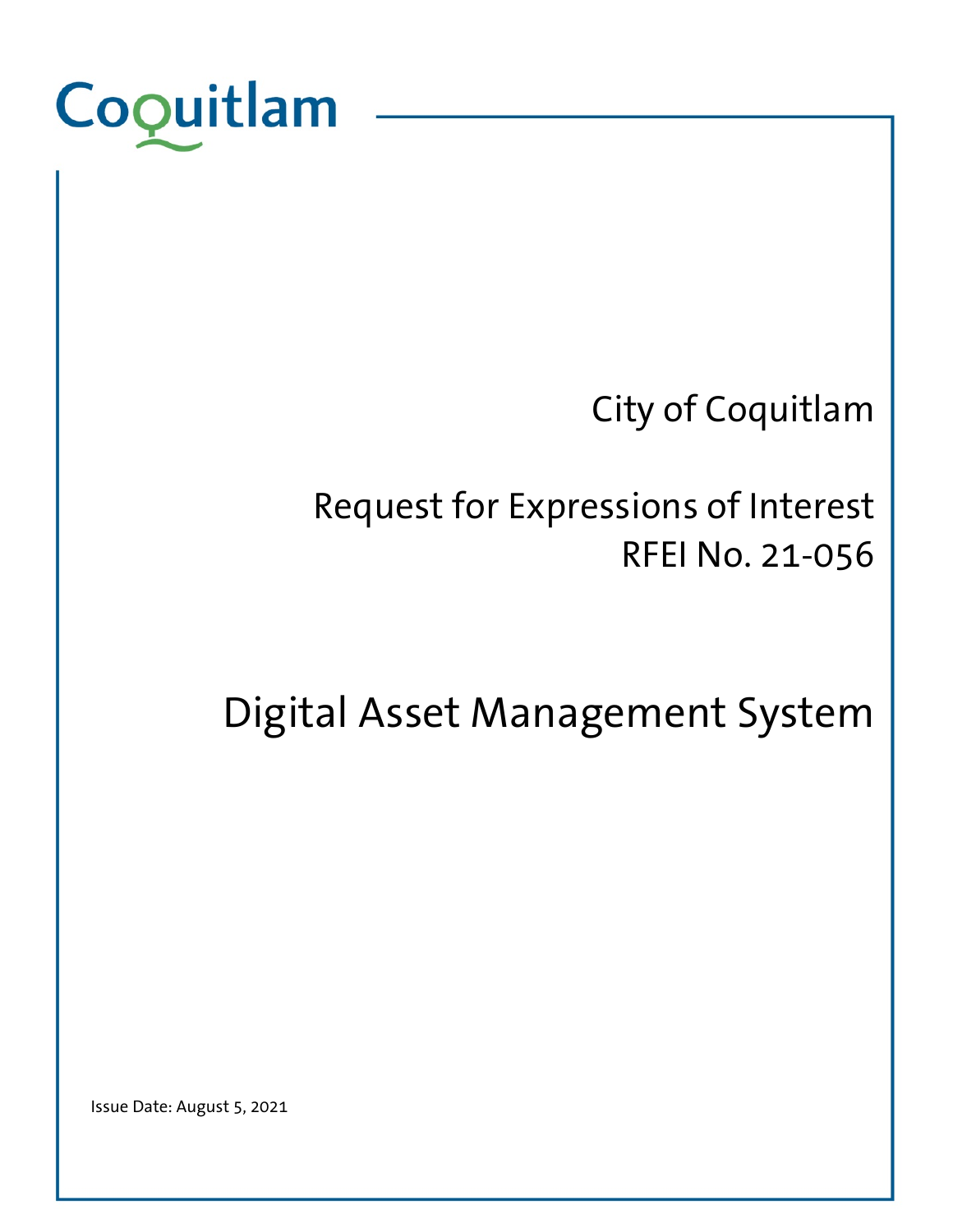### **TABLE OF CONTENTS**

| 1              |     |  |
|----------------|-----|--|
|                | 1.1 |  |
|                | 1.2 |  |
|                | 1.3 |  |
|                | 1.4 |  |
|                | 1.5 |  |
|                | 1.6 |  |
| $\overline{2}$ |     |  |
|                | 2.1 |  |
|                | 2.2 |  |
|                | 2.3 |  |
|                | 2.4 |  |
|                | 2.5 |  |
|                | 2.6 |  |
|                | 2.7 |  |
|                | 2.8 |  |
|                | 2.9 |  |
|                | 210 |  |
|                |     |  |
|                |     |  |
|                |     |  |
|                |     |  |

**PROPOSAL SUBMISSION FORM**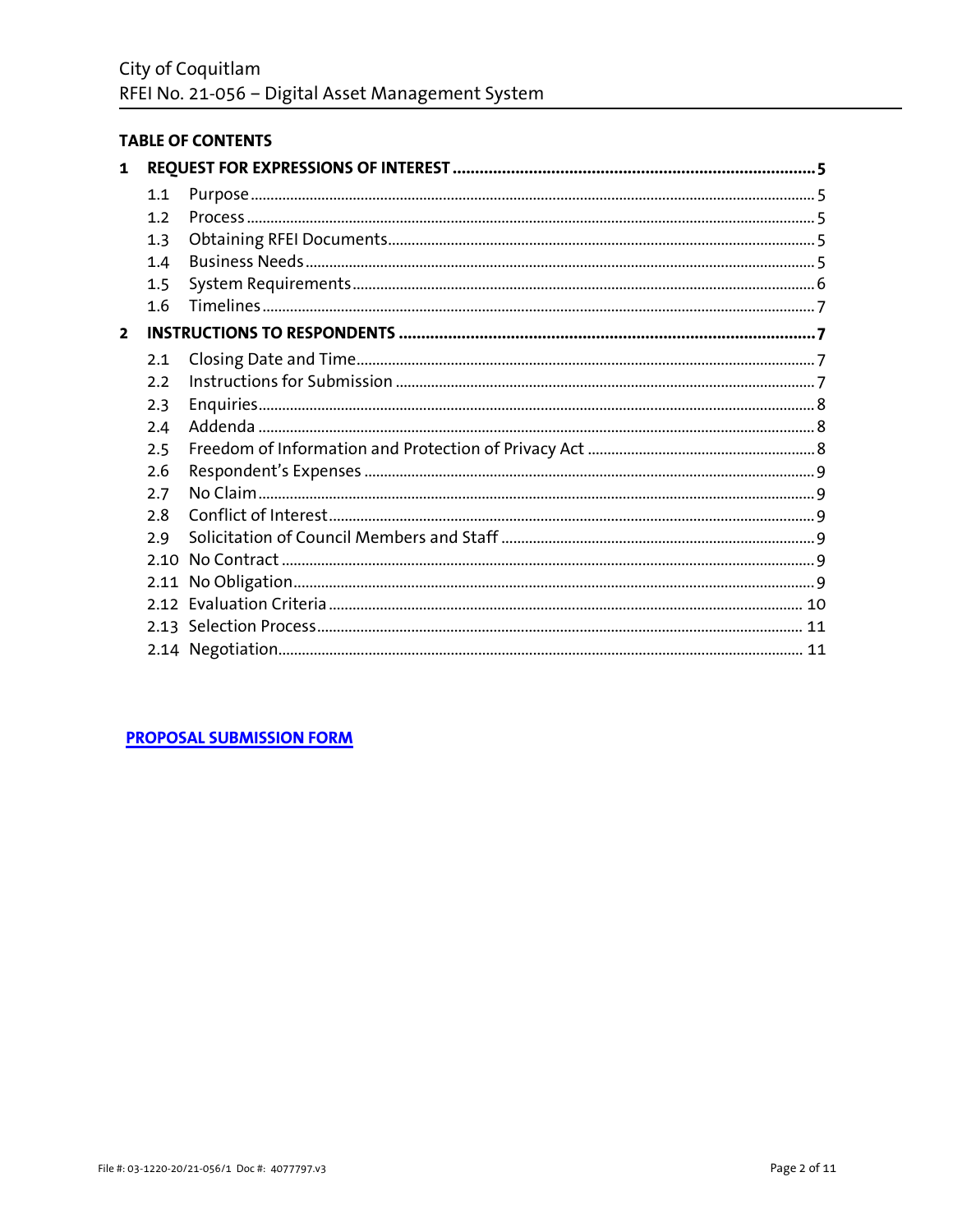| <b>RFEI Reference</b>                                                                                                                                                   | <b>RFEI No. 21-056</b><br><b>Digital Asset Management System</b>                                                                                                                                                                                                                                                                                                                                                                                                                                                                                                                           |  |
|-------------------------------------------------------------------------------------------------------------------------------------------------------------------------|--------------------------------------------------------------------------------------------------------------------------------------------------------------------------------------------------------------------------------------------------------------------------------------------------------------------------------------------------------------------------------------------------------------------------------------------------------------------------------------------------------------------------------------------------------------------------------------------|--|
| <b>Overview of</b><br>the<br><b>Opportunity</b>                                                                                                                         | The purpose of this RFEI is to invite Submissions from professional,<br>qualified, experienced companies for the provision of Digital Asset<br><b>Management System.</b>                                                                                                                                                                                                                                                                                                                                                                                                                   |  |
| <b>RFEI Closing</b><br><b>Date</b>                                                                                                                                      | 2:00 PM local time<br>Tuesday August 31, 2021                                                                                                                                                                                                                                                                                                                                                                                                                                                                                                                                              |  |
| The RFEI Document is available for downloading from the City of<br><b>Obtaining RFEI</b><br>Coquitlam's website: www.coquitlam.ca/Bid-Opportunities<br><b>Documents</b> |                                                                                                                                                                                                                                                                                                                                                                                                                                                                                                                                                                                            |  |
| <b>Instructions</b><br>for<br><b>Submission</b>                                                                                                                         | Submissions are to be consolidated into one PDF file and uploaded<br>electronically through QFile, the City's file transfer service accessed at<br>qfile.coquitlam.ca/bid<br>In the "Subject Field" enter: RFEI Number and Name<br>1.<br>2. Add file in PDF format and Send<br>(Ensure your web browser remains open until you receive 2 emails<br>from Qfile to confirm upload is complete and was sent to the<br>correct email: bid@coquitlam.ca)<br>Or sent by email to: bid@coquitlam.ca referencing the RFEI number<br>and name.<br>Phone 604-927-3037 should assistance be required. |  |
| <b>Questions</b>                                                                                                                                                        | Questions are to be submitted in writing quoting the RFEI number and<br>name sent to email: bid@coquitlam.ca                                                                                                                                                                                                                                                                                                                                                                                                                                                                               |  |
| <b>Addenda</b>                                                                                                                                                          | Respondents should check the City's website for any updated<br>information and addenda issued at the following website:<br>www.coquitlam.ca/Bid-Opportunities                                                                                                                                                                                                                                                                                                                                                                                                                              |  |
| <b>Instructions to</b><br><b>Respondents</b>                                                                                                                            | The guidelines for participation that will apply to this RFEI are posted<br>on the City's website: Instructions to Proponent                                                                                                                                                                                                                                                                                                                                                                                                                                                               |  |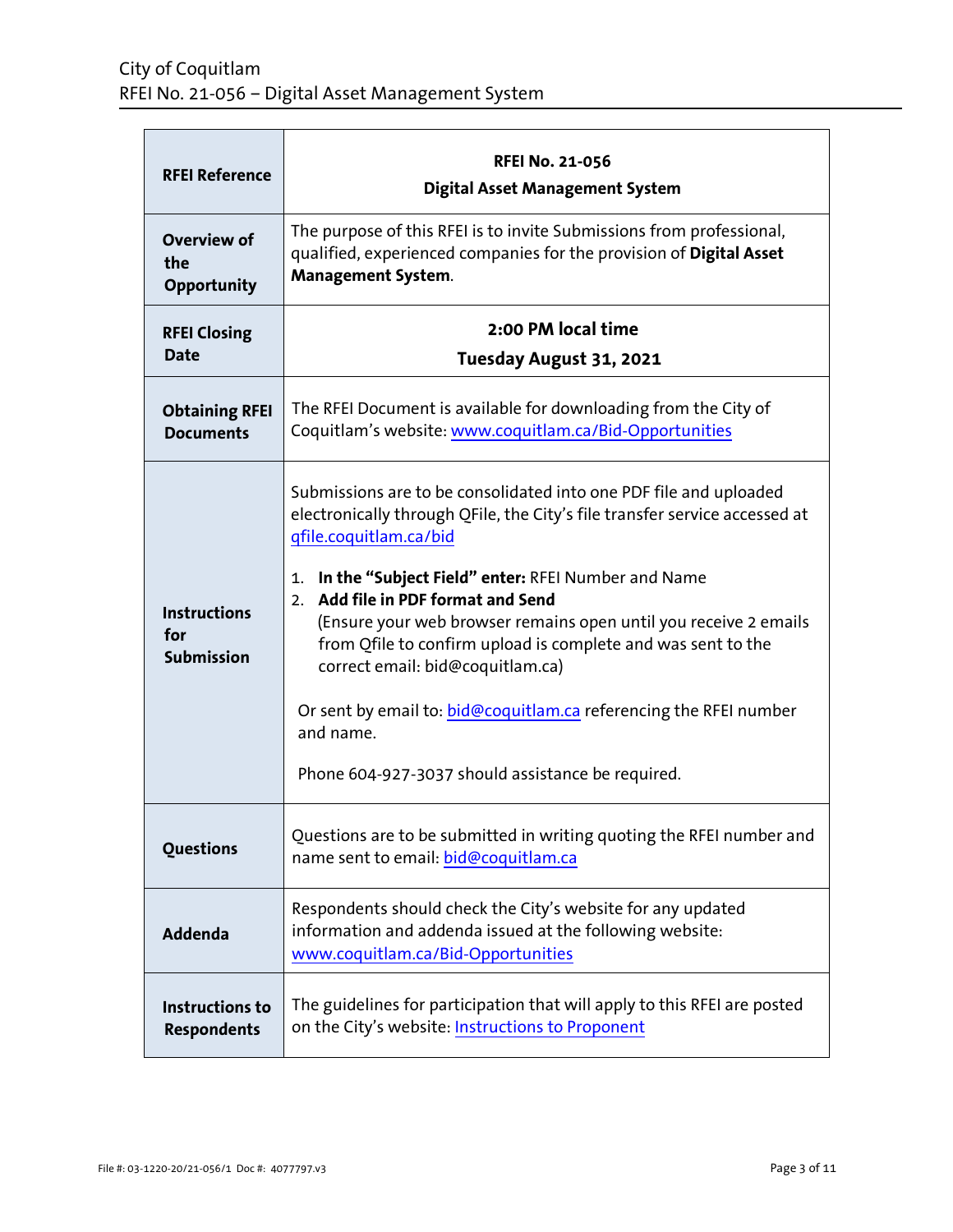### **DEFINITIONS**

In this RFEI, the following terms will have the meaning set out below:

**"City"** means the City of Coquitlam.

**"Consultant"** means the firm that the City selects to implement and provide on-going support for the digital asset management system.

**"Contract"** means a contract between the City and a firm selected to undertake the Services as described in Section 6 of this RFEI.

**"DAM"** means digital asset management.

**"Preferred Respondent"** means a Respondent selected by the evaluation team to participate in a subsequent RFP process or enter into negotiations for a Contract.

**"Respondent"** means an entity that submits a response to this RFEI.

**"RFEI"** means this Request for Expression of Interest.

**"Services"** means and includes anything and everything required to be done by the successful Respondent for the fulfillment and completion of the Contract as described in this RFEI.

**"Submission"** means a response submitted for evaluation in response to this RFEI.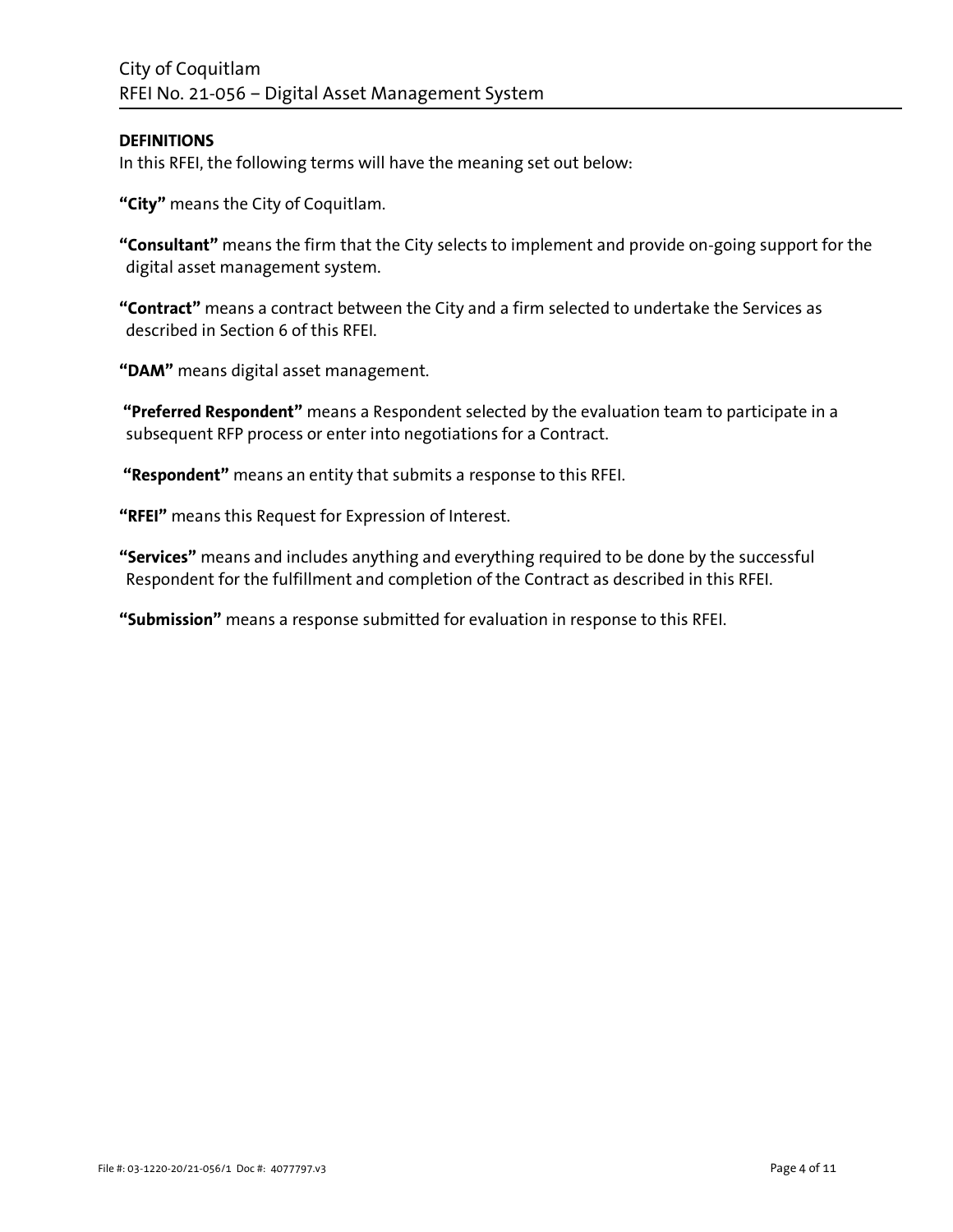### <span id="page-4-0"></span>**1 REQUEST FOR EXPRESSIONS OF INTEREST**

### <span id="page-4-1"></span>1.1 Purpose

The purpose of this RFEI is to:

- a) invite Submissions from Respondents that describe the desire, relevant expertise, capability and resources of the Respondent for the successful provisioning of a digital asset management (DAM) solution as generally set out in this RFEI; and
- b) to select a Respondent or Respondents who may be invited to participate in the next stage of the competitive selection process, if the City elects to continue to Stage 2.

#### <span id="page-4-2"></span>1.2 Process

This RFEI is the first stage of a potential two stage process.

Stage 1: - Respondent Identification and Prequalification

It is the intent of the City to utilize this RFEI to generate information on potential solutions and indications of interest in the project. From those who have expressed an interest and rank high on the Stage 1 Evaluation Criteria a shortlist of Respondents that the City identifies to have the expertise, capabilities, and resources to successfully provision a DAM solution that meets the needs and requirements of the City will be created.

Stage 2: - Request for Proposal or Direct Negotiations

Respondents shortlisted as per Stage 1 may be invited to participate in Stage 2, Request for Proposals – Digital Asset Management System.

All interested parties should recognize that this RFEI does not guarantee that a Request for Proposal will be issued following this RFEI.

The City reserves the right to directly negotiate with one or more Respondents during the three (3) year period from the completion date of Stage 1.

The City reserves the right at any time and at its sole discretion to cancel this process for any reason in its entirety.

### <span id="page-4-3"></span>1.3 Obtaining RFEI Documents

RFEI Documents are available for downloading from the City of Coquitlam's website: [www.coquitlam.ca/BidOpportunities](http://www.coquitlam.ca/BidOpportunities)

Printing of RFEI documents is the sole responsibility of the Respondents.

### <span id="page-4-4"></span>1.4 Business Needs

The City of Coquitlam currently has thousands of photographs and video files, which are used in numerous ways to engage our residents and stakeholders, support public education, document community growth, highlight achievements in corporate publications, enhance digital communication and document critical incidents.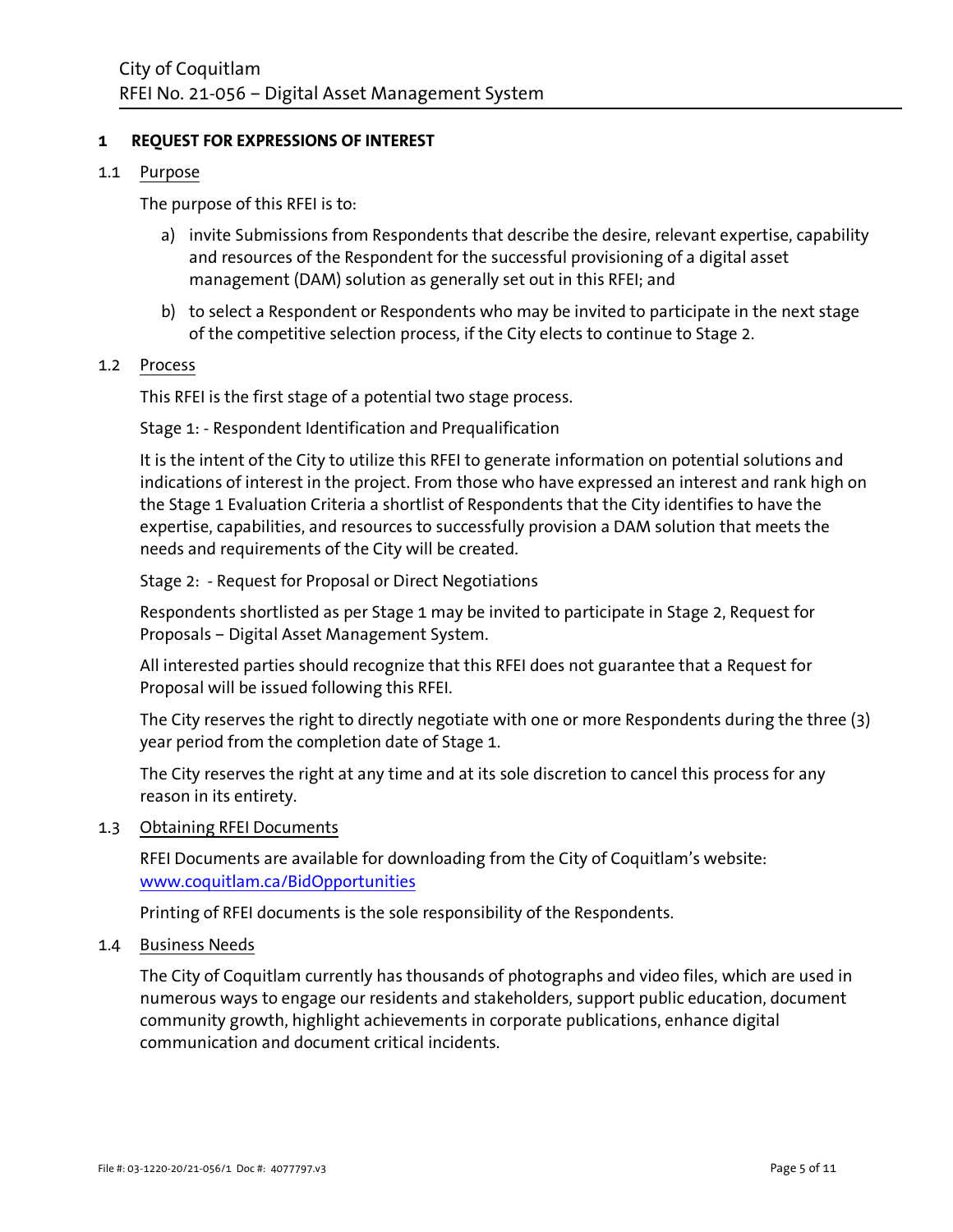The City requires a centralized, corporate-wide digital asset management (DAM) system to support the secure, consistent and efficient upload, organization, sharing and storage of the City's digital assets, including photos and videos.

Currently, the City's various business areas, including Corporate Communications, Economic Development and Tourism, use various means to store and share digital assets. This includes saving image and video files to shared network drives, local hard drives and the corporate document management system [OpenText eDOCS Coquitlam Enterprise Document Management System (CEDMS)]. This has resulted in inconsistent file naming conventions, duplicate files, variable image quality, lack of proper management of records throughout their lifecycle, improper storage of personal information, and inefficient / redundant searches by staff throughout the organization seeking images for various business purposes.

The current system also does not allow for the effective management of the assets, nor a convenient file-sharing mechanism with external partners and/or media agencies.

The City is looking to implement a software solution to facilitate the effective management of its photography and video digital assets. The DAM system would be managed and maintained by Corporate Communications to ensure the integrity and accessibility of the images, however all departments throughout the organization would be requested to upload and access their images via the DAM to ensure a comprehensive collection of corporate digital assets.

It is critical that the system provide for the secure and confidential storage of related information and data, such as photo releases, copyright permissions and descriptive metadata. This includes data storage within Canada to ensure compliance with the British Columbia *Freedom of Information and Protection of Privacy Act* (FIPPA).

In summary, the City's business needs require a DAM system that:

- Manages and tracks the photo and video digital assets of the City;
- Provides secure, restricted storage and indexing of related information to ensure the protection of confidential/personal information;
- Provides proficient search capabilities to allow assets to be easily located; and
- Delivers system compatibility with City software, including the City's OpenText eDOCS Coquitlam Enterprise Document Management System (CEDMS), Adobe Creative Suite, and Microsoft Office.

# <span id="page-5-0"></span>1.5 System Requirements

The City's selected DAM System should provide a majority of the following high-level features:

- Meet the business needs of the City as described in Section 1.4
- Ability to manage and store a large volume of assets, including images and videos;
- Software-as-a-Service (SaaS Preferred) or on premise hosting;
- Must ensure asset security and user privacy, including compliance with FIPPA requirements. Refer to [https://www.oipc.bc.ca](https://www.oipc.bc.ca/) for more information.
- Must contain a keywording system that can be pre-populated using City-determined taxonomy.
- Ability to integrate with existing corporate and archival systems, including the City's OpenText eDOCS Coquitlam Enterprise Document Management System (CEDMS) and Quest, the City of Coquitlam Archives Online Search Portal (Artefactual Systems, Access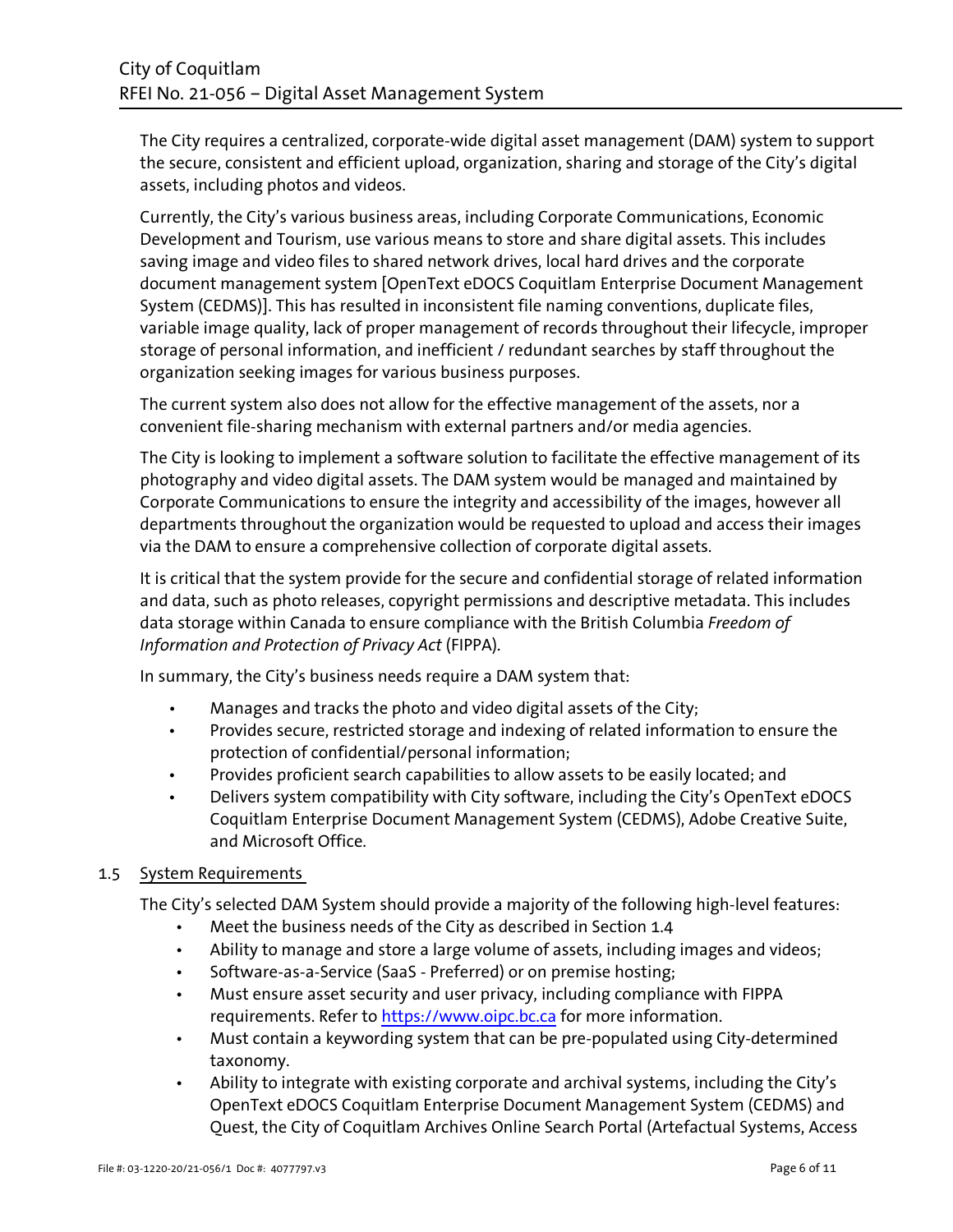to Memory software), or enable easy export/transfer of assets and related descriptive and technical metadata to CEDMS and/or Quest

- Ability to easily migrate existing assets to the new DAM system;
- Ability to apply descriptive metadata (i.e. tag/catalogue) assets;
- Ability to search for assets;
- Ability to automate account creation and log in;
- Ability to assign different accessibility settings;
- Ability for City staff to manage, track and report on the usage of all assets; and
- Ability to accommodate multiple users and share assets between clients using individual logins or shared links
- Ability to provide approval workflows for the creation of digital assets
- Provides self-service options for users to locate, access, and use digital assets
- Ability to purge information from the system either manually or on a retention schedule
- Ability to attach copyright permissions forms to assets.
- Ability to integrate with Multi-Factor Authentication and Single Sign-On Solutions Scope of Services

The successful Respondent ("Consultant") would facilitate the installation of software, training and support for staff during installation and throughout all future software updates (the "Services).

The scope of services for the DAM System implementation includes, but is not limited to:

- Initial software licence for either a City-hosted or SaaS solution;
- Professional services for design, implementation, configuration and project management (if applicable) working in conjunction with the City's technical and functional teams;
- Support services for the migration of the City's existing assets;
- End-user and administrator training, including training materials and documentation;
- Software support, maintenance and/or subscription costs for an initial one-year period.

Respondents are expected to include detailed information on how they will be able to meet the City's needs, as well as information on any functionality of their solution that would be of use to the City but has not been identified here.

# <span id="page-6-0"></span>1.6 Timelines

Should the City proceed to the RFP process, it is expected that implementation of a DAM will take place in early 2022.

# <span id="page-6-1"></span>**2 INSTRUCTIONS TO RESPONDENTS**

<span id="page-6-2"></span>2.1 Closing Date and Time

Submissions will be received on or before: **2:00 pm local time Tuesday August 31, 2021**

### <span id="page-6-3"></span>2.2 Instructions for Submission

Submissions are to be consolidated into one (1) .pdf file and uploaded electronically through QFile, the City's file transfer service accessed at gfile.coquitlam.ca/bid

- 1. In the "Subject Field" enter: RFEI number and name
- 2. Add files in .pdf format and Send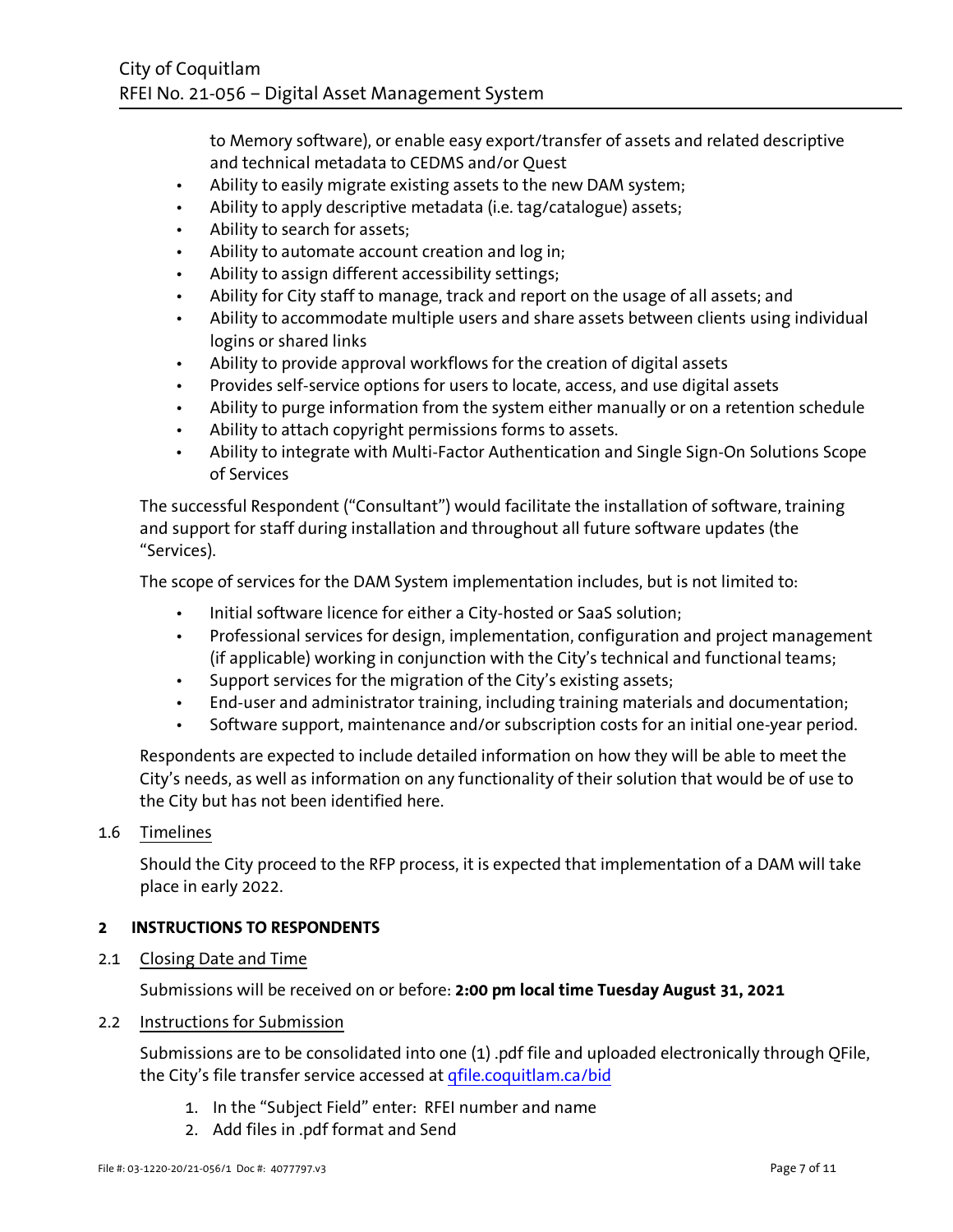(Ensure your web browser remains open until you receive 2 emails from Qfile to confirm upload is complete.)

Submissions shall be deemed to be successfully received when displayed as new email in the inbox of the City email address. The City will not be liable for any delay for any reason including technological delays, or issues by either party's network or email program, and the City will not be liable for any damages associated with Submissions not received.

The City at their sole discretion reserves the right to accept Submissions that are received after the Closing date and time but is under no obligation to evaluate.

Submissions will not be opened in public.

Submissions may be withdrawn upon request by an authorized representative of the Respondent sent to email[: bid@coquitlam.ca](mailto:bid@coquitlam.ca) prior to the time set as Closing Date and Time for receiving Submissions.

Respondents are required to allow ample time for completion of the Submission process.

Should assistance be required Ph: 604-927-3037.

<span id="page-7-0"></span>2.3 Enquiries

All enquiries regarding this RFEI should be submitted in writing 3 business days prior to the Closing Date, referencing the RFEI number and name sent to email**:** [bid@coquitlam.ca](mailto:citypurchasing@coquitlam.ca)

The City shall determine, at its sole discretion, whether the query requires response, and such responses will be made available to all Respondents by issue of addenda posted on the City's website that will be incorporated into and become part of the RFEI.

No oral conversation will affect or modify the terms of this RFEI or may be relied upon by a Respondent.

Respondents should acknowledge receipt of addenda in their Submission.

# <span id="page-7-1"></span>2.4 Addenda

Respondents are required to check the City's website for any updated information and addenda issued before the closing date at the following website address: [www.coquitlam.ca/BidOpportunities](http://www.coquitlam.ca/BidOpportunities)

Upon submitting a response to this RFEI, Respondents are deemed to have received all addenda posted on the City website and deemed to have considered the information for inclusion in their Submission.

Should there be any discrepancy in the RFEI documentation provided; the City's original file copy shall prevail.

# <span id="page-7-2"></span>2.5 Freedom of Information and Protection of Privacy Act

Information received by the City will be held in confidence and will become the property of the City. The City is, however, bound by the provisions of the *Freedom of Information and Protection of Privacy Act*, and all parties are advised that Submissions will be treated as public documents and their contents may be disclosed, pursuant to the Act.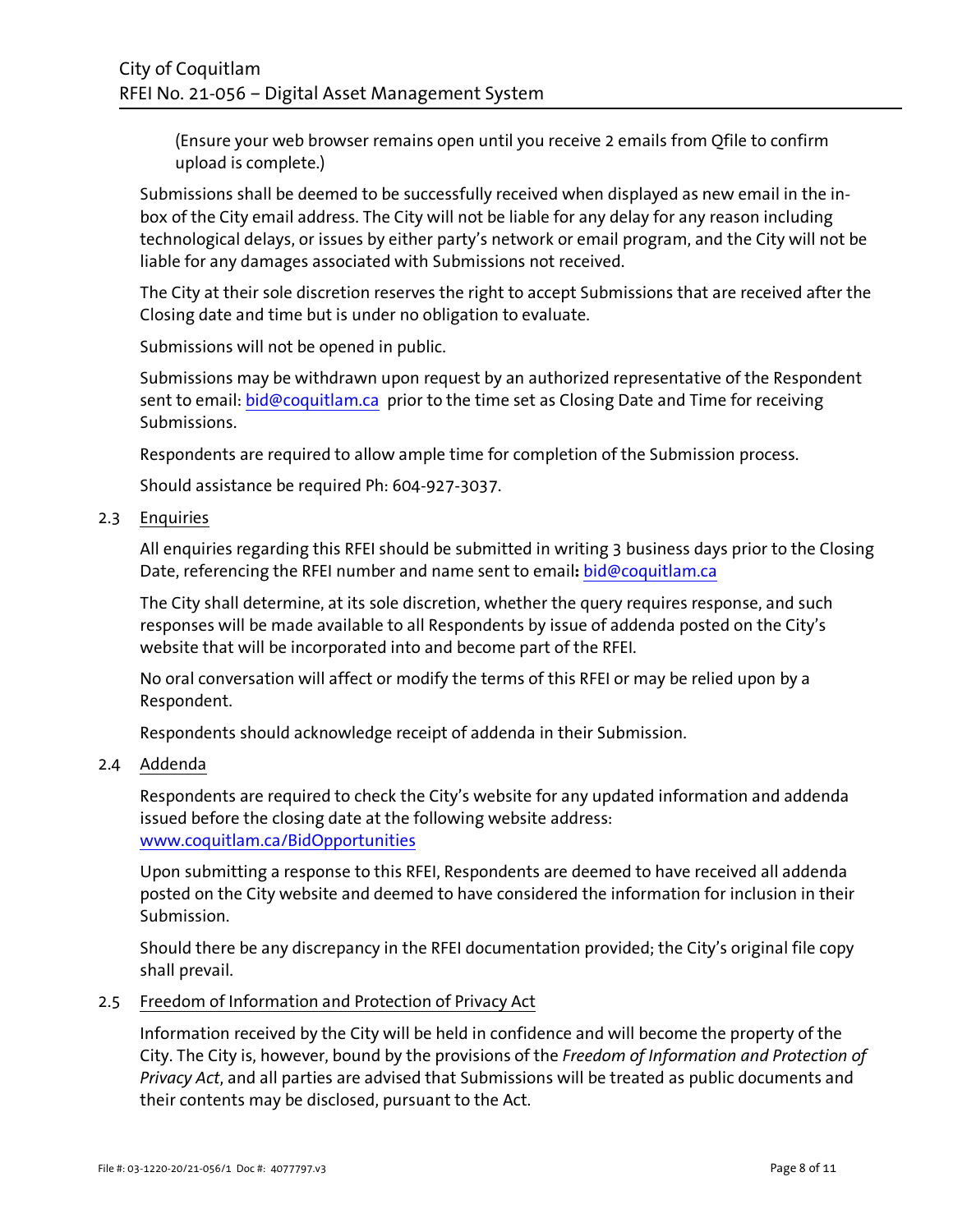Respondents agree that by submitting a response to this RFEI, the City may disclose the name of their company.

### <span id="page-8-0"></span>2.6 Respondent's Expenses

Respondents are solely responsible for their own expenses in preparing Submissions, and for any meetings, negotiations or discussions with the City or its representatives and Consultants, relating to, or arising from this RFEI.

### <span id="page-8-1"></span>2.7 No Claim

The City and its representatives, agents, consultants and advisors will not be liable to any Respondent for any claims, whether for costs, expenses, losses or damages, or loss of anticipated profits, or for any other matter whatsoever, incurred by the Respondent as a result of or related to the RFEI, the preparation of a Submission, the evaluation of Submissions, the acceptance or rejection of any compliant or non-compliant Submission, breach of any obligations arising under the RFEI, negotiations for a Contract or the cancellation, suspension or termination of the RFEI, and by submitting a response to this RFEI, each Respondent will be conclusively deemed to waive and release the City and its employees, contractors, consultants and agents, from and against any and all such claims.

By submitting a response to this RFEI, each Respondent shall be deemed to have agreed that it has no claim.

### <span id="page-8-2"></span>2.8 Conflict of Interest

Respondents shall disclose in their Submission any actual or potential conflicts of interest and existing business relationships it may have with the City, its elected or appointed officials or employees.

# <span id="page-8-3"></span>2.9 Solicitation of Council Members and Staff

Respondents will not contact any member of the City Council or staff with respect to this RFEI at any time prior to the award of a contract or the termination of this RFEI other than as permitted as an enquiry identified in this RFEI. The City may reject the Submission of any Respondent that makes any such contact.

### <span id="page-8-4"></span>2.10 No Contract

This is not a tender process and is not intended to create a contractual relationship between the City and the Respondent. By issue of this RFEI document, the City intends to reserve itself to absolute and unfettered discretion to invite, consider and analyze Submissions, select Preferred Respondents(s) and negotiate with or issue a Request for Proposals to Preferred Respondent(s) or cancel this RFEI process as the City considers desirable.

# <span id="page-8-5"></span>2.11 No Obligation

The City reserves the right to accept or reject any or all Submissions or cancel this RFEI at any time. Award of the project would be subject to budget approval.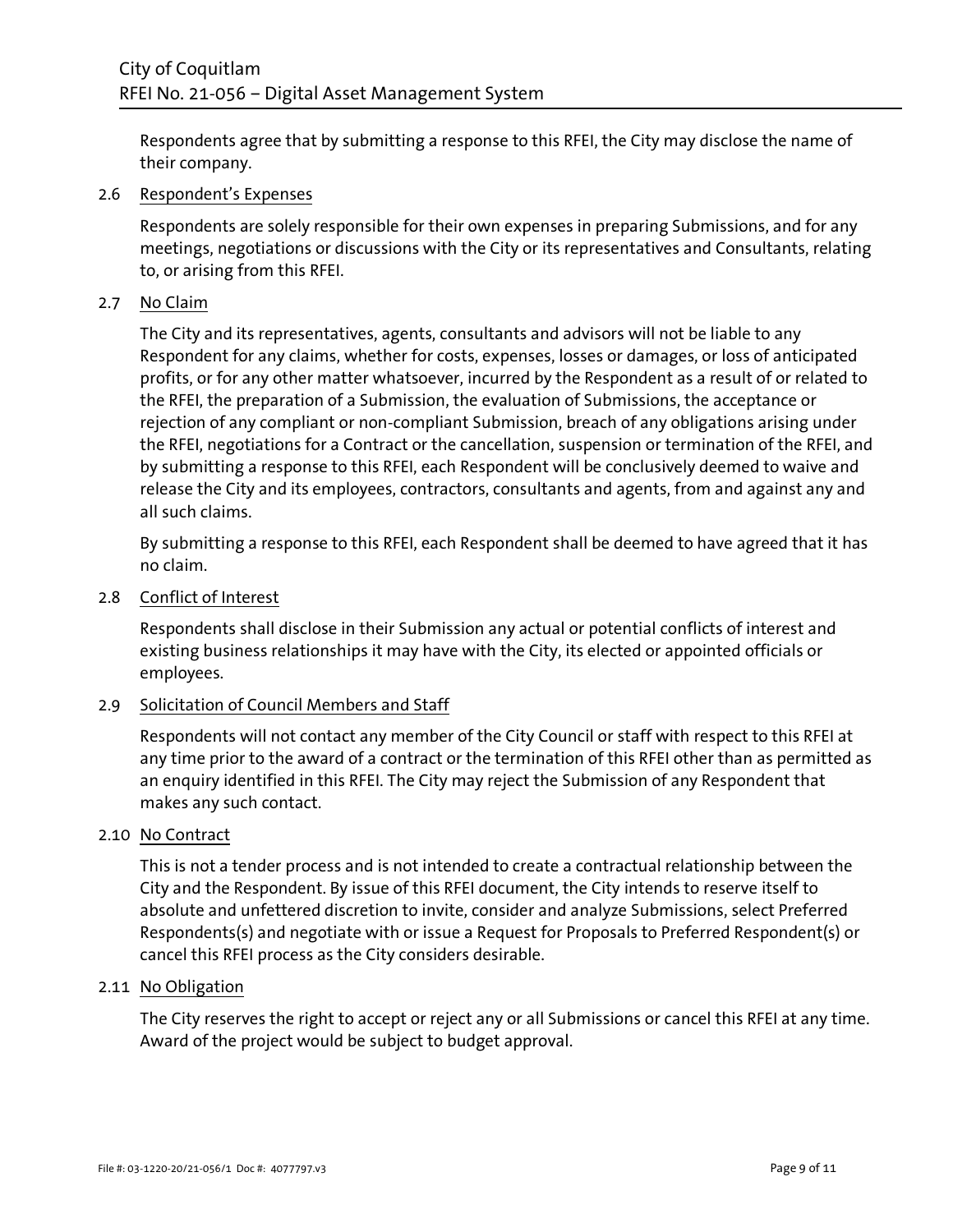# <span id="page-9-0"></span>2.12 Evaluation Criteria

The evaluation of Submissions will be undertaken on behalf of the City by an evaluation team. The evaluation team may consult with others including City staff members, third party consultants and references, as the evaluation team may in its discretion decide is required.

The evaluation team will compare and evaluate all Submissions to determine the Respondent's strength and ability to provide the Services in order to determine the Submission which is most advantageous to the City using the following criteria:

# **Corporate – 25 points**

- Recent demonstrated successful municipal (or similar type organization) experience with implementation of an DAM system of similar size, scope, and complexity.
- Qualified and experienced project team
- Ability to conform to legislated requirements and City policies and procedures such as the Freedom of Information and Protection of Privacy Act and City records policies

# **Technical – 30 points**

- Software functionality and suitability, and integration with existing City of Coquitlam systems
- Proven implementation methodology, plan and schedule, key deliverables and success factors
- Proven training strategy
- Ability to meet a majority of requested features
- Quality assurance, support, maintenance and upgrade plans

# **Financial – 15 points**

• Total Price to include purchase cost, implementation costs, training costs, ongoing software support, maintenance and/or subscription costs for a specified time period.

# **Demonstration – 20 points**

- Short-listed respondents may be required to provide a demonstration of their proposed DAM System
- The demonstration will be evaluated and the results will be included in the overall scoring

The evaluation team will not be limited to the criteria referred to above, and the evaluation team may consider other criteria that the team identifies as relevant during the evaluation process. All criteria considered will be applied evenly and fairly to all Submissions.

The evaluation team may, at its discretion, request clarification or additional information from a Respondent with respect to its Submission, and the evaluation team may make such requests to only selected Respondents. The evaluation team may consider such clarifications or additional information in evaluating a Submission.

The Submission and resumes provide Respondents with the opportunity to demonstrate their strength in the above criteria.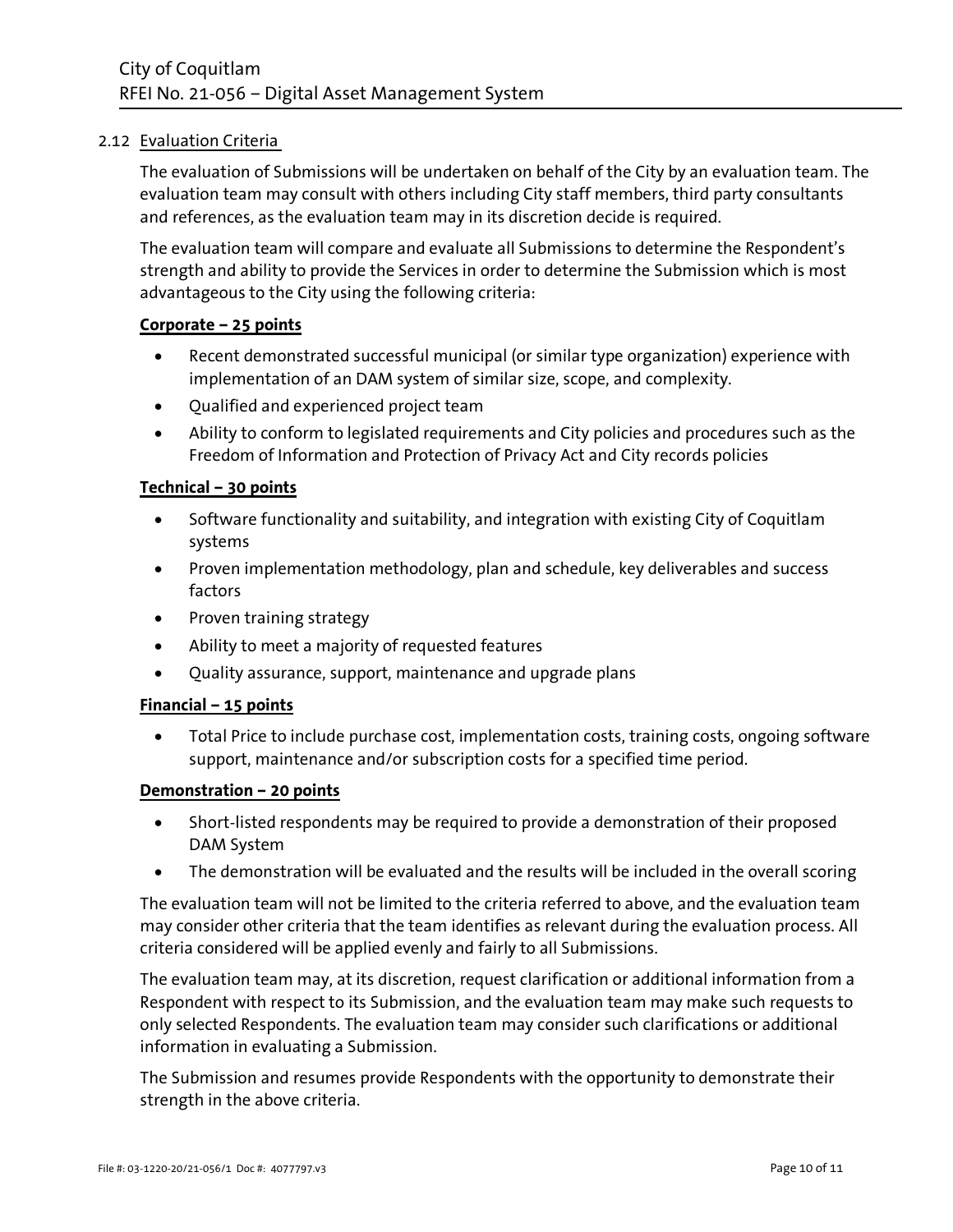### <span id="page-10-0"></span>2.13 Selection Process

The evaluation team will review the Submissions and rank them based on the evaluation criteria outlined above. The City reserves the right compare Submissions and to consider other criteria that may become evident during the evaluation process to obtain best value.

Based on the evaluation results, the City will create a short list of highest ranked Respondents. The City may, at its discretion, request demonstrations and/or a proof of concept and interview one or more of the highest ranked Respondents; or request clarifications or additional information from a Respondent with respect to any Submission.

### <span id="page-10-1"></span>2.14 Negotiation

The City may negotiate directly with the highest ranked Respondent or request further revised price proposals from one or more of the selected Respondents to provide the Services, at time of confirming all defined options that will meet the City's needs.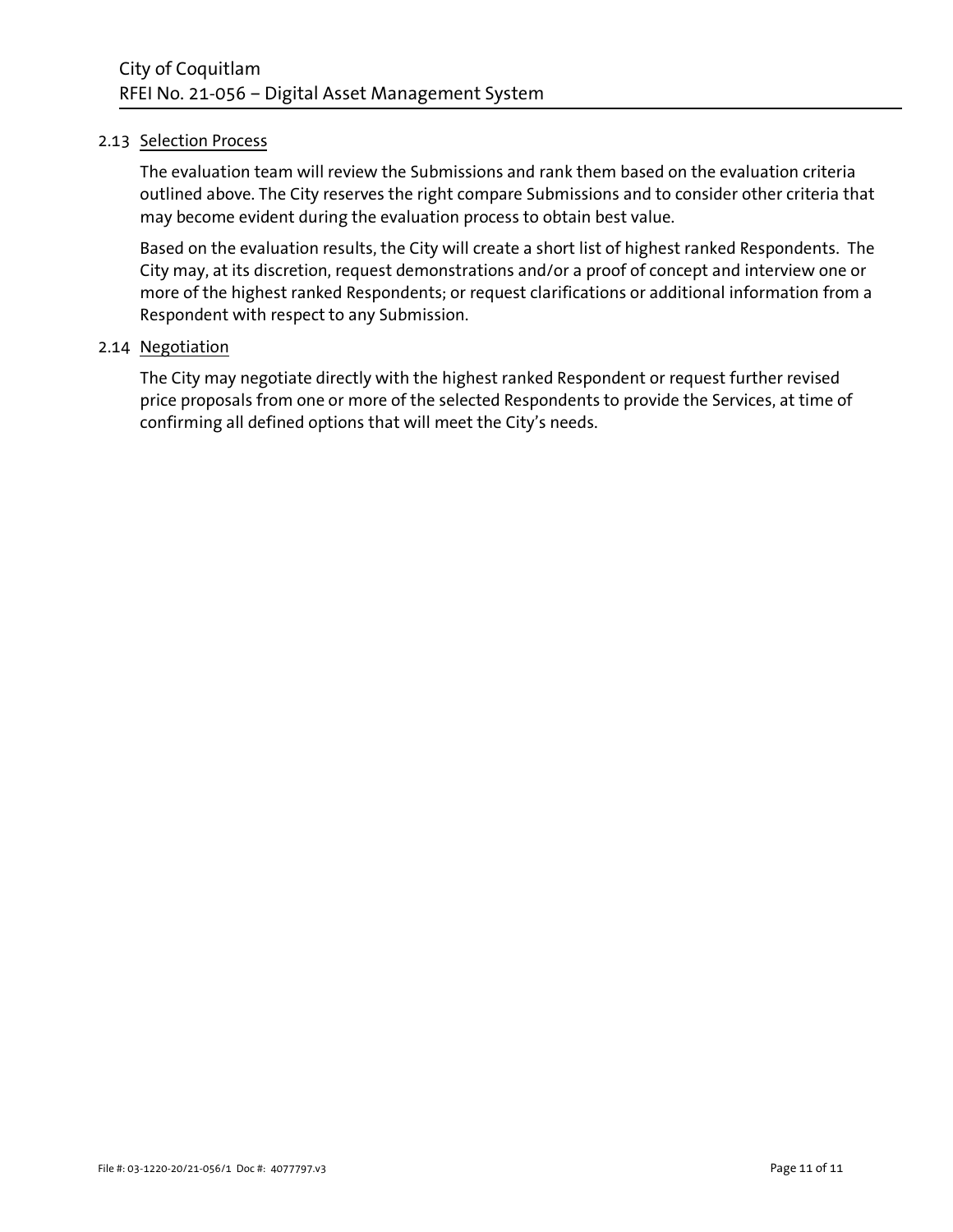

# **City of Coquitlam**

# **REQUEST FOR EXPRESSIONS OF INTEREST**

# **RFEI No. 21-056**

# **Digital Asset Management System**

<span id="page-11-0"></span>**Submissions will be received on or before 2:00 pm local time on:**

# **Tuesday August 31, 2021**

("Closing Date and Time")

### **INSTRUCTIONS FOR SUBMISSION**

Submissions are to be consolidated into one PDF file and uploaded electronically through QFile, the City's file transfer service accessed at website: [qfile.coquitlam.ca/bid](http://qfile.coquitlam.ca/bid)

1. **In the "Subject Field"** enter: RFEI Number and Name

# 2. **Add files in .pdf format and "Send"** (Ensure your web browser remains open until you receive 2 emails from Qfile to confirm upload is complete.)

Respondents are responsible to allow ample time to complete the Submission process. If assistance is required, phone 604-927-3037.

|               | <b>SUBMISSION FORM</b><br>Complete and return this section |  |
|---------------|------------------------------------------------------------|--|
| Submitted by: | (company name                                              |  |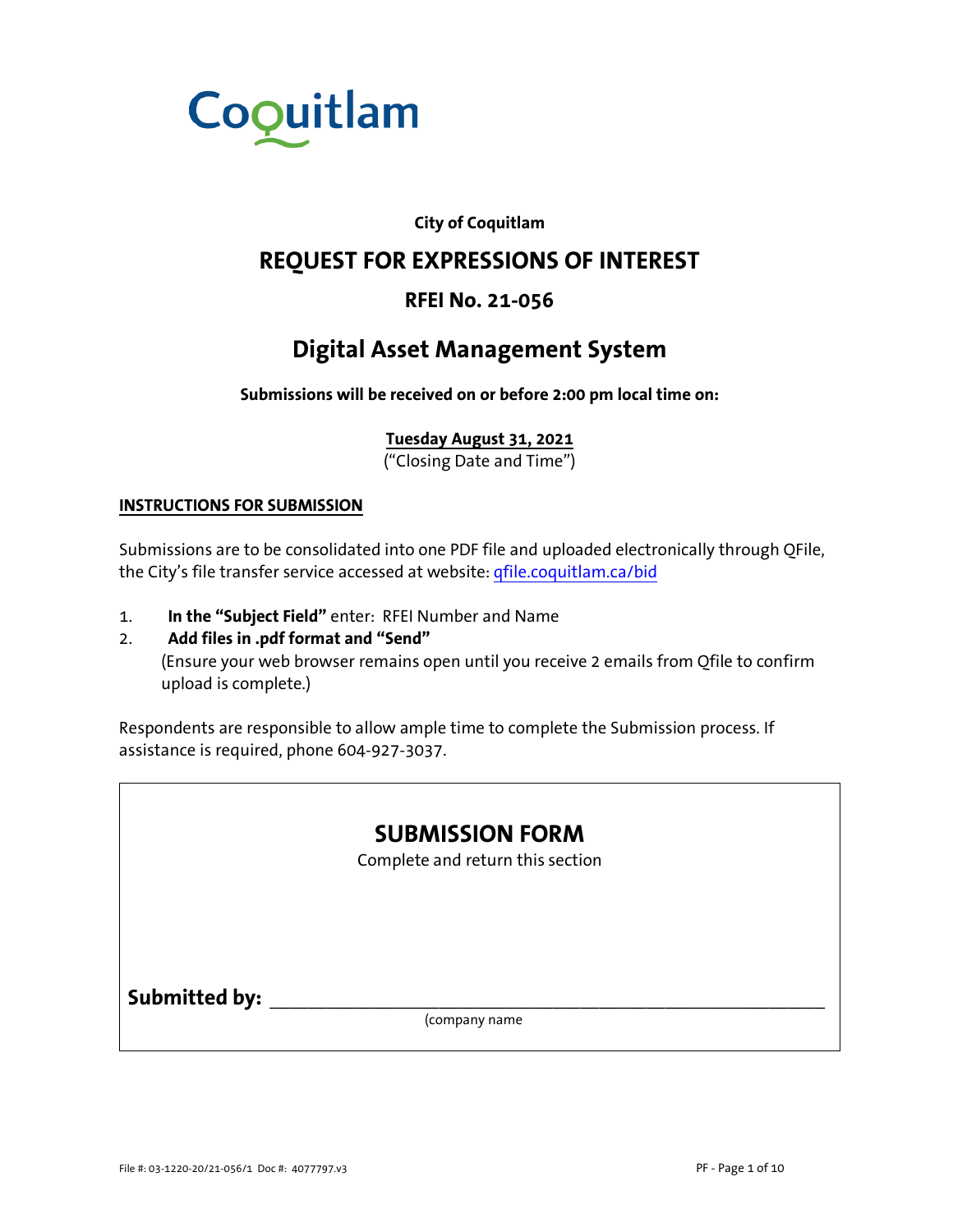# **1. CORPORATE PROFILE**

Respondent is to provide the following information.

| Corporate     |                                               |  |  |
|---------------|-----------------------------------------------|--|--|
| a)            | <b>Registered Business Name</b>               |  |  |
| b)            | <b>Operating Business Name</b>                |  |  |
| $\mathsf{c})$ | Location and address of<br><b>Head Office</b> |  |  |
| $\mathsf{d}$  | Number of Years in<br><b>Business</b>         |  |  |
| $\epsilon$ )  | Number of Employees                           |  |  |

### **2. PROJECT UNDERSTANDING**

Provide a detailed narrative as to the Respondent's understanding of the project objectives, outcomes and vision:

### **3. PRICE**

Respondent is to provide pricing estimate for evaluation purposes. All Prices to be stated in Canadian (CDN funds)

|              | <b>Price for Supply &amp; Implementation of Software</b>                                                                   |                                |  |  |
|--------------|----------------------------------------------------------------------------------------------------------------------------|--------------------------------|--|--|
|              | Prices are requested as part of this RFEI process for the City's budget and planning purposes.<br><b>Name of Software:</b> |                                |  |  |
| <b>Item</b>  | <b>Description</b>                                                                                                         | <b>Price</b><br>(exclude PST & |  |  |
|              |                                                                                                                            | GST)                           |  |  |
| $\mathbf{1}$ | Initial Software Licence Cost                                                                                              | \$                             |  |  |
| 2.           | Implementation & Configuration Services (incl. travel expenses if applicable)                                              | \$                             |  |  |
| 3.           | Integration Services (incl. travel expenses if applicable)                                                                 | \$                             |  |  |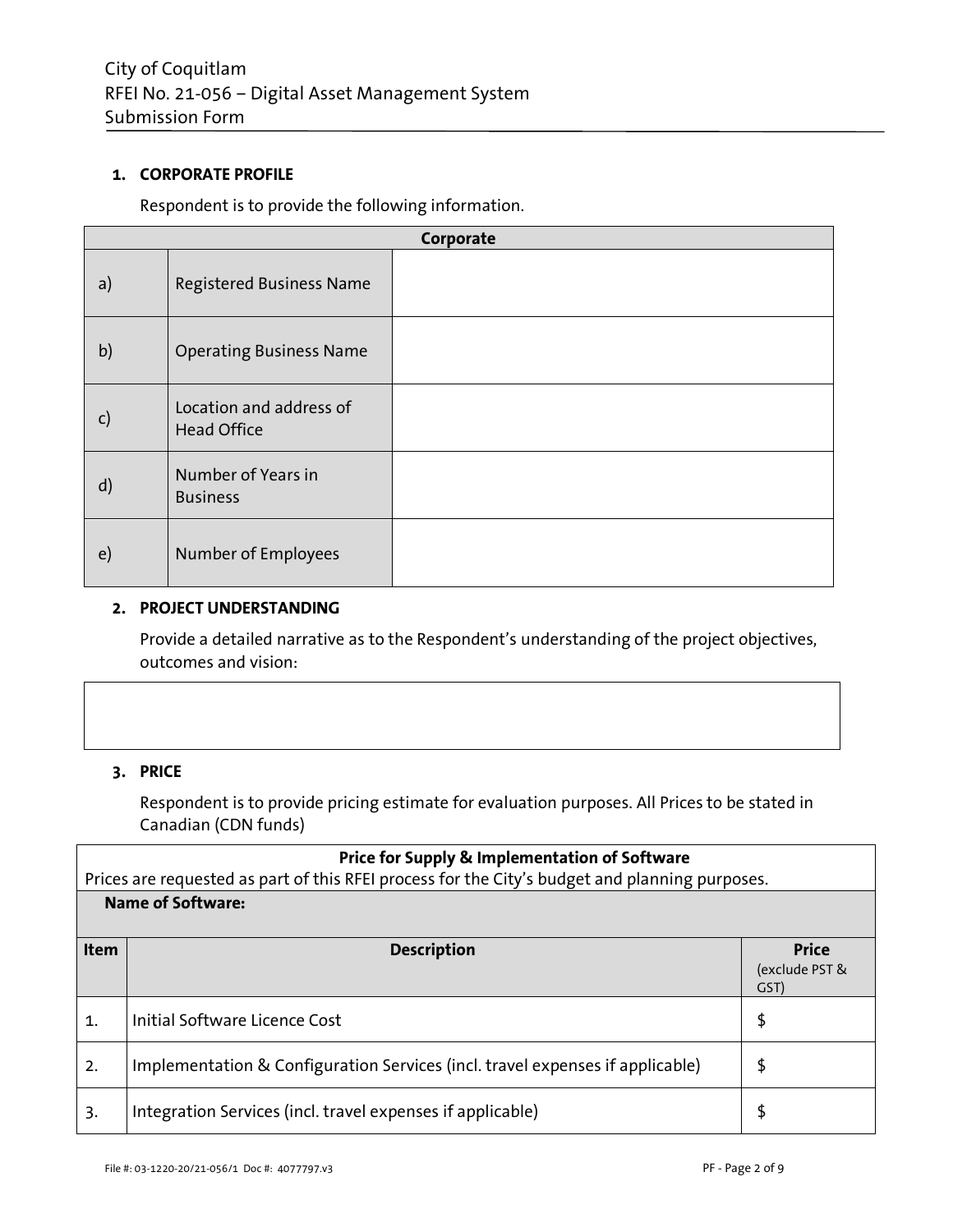# City of Coquitlam RFEI No. 21-056 – Digital Asset Management System Submission Form

| 4.  | Administrator and End-User Training                                                                                             | \$ |
|-----|---------------------------------------------------------------------------------------------------------------------------------|----|
| 5.  | Software Support, Maintenance and/or Subscription for initial one-year term                                                     | \$ |
| 6.  | Total (exclude PST & GST)                                                                                                       | \$ |
|     | Subsequent Years – Example: Years 2 through 5 – Software Upgrades, Support,<br>Maintenance and/or Subscription - Price per year |    |
| 7.  | Year 2                                                                                                                          | \$ |
|     | Year 3                                                                                                                          |    |
|     | Year 4                                                                                                                          |    |
|     | Year 5                                                                                                                          | \$ |
| 8.  | Price for adding additional licences in future years (specify licence metric)                                                   | \$ |
| 9.  | Hourly rate for additional professional consulting services                                                                     | \$ |
| 10. | Advise if there would be any additional costs associated with the software or<br>services (describe below)                      | \$ |
| 11. | Confirm price will be held until:                                                                                               |    |

# **4. SOFTWARE AND SUPPORT**

| Item         | <b>Description</b>                                                                                                                                                                                                             | <b>Provide Details</b> |
|--------------|--------------------------------------------------------------------------------------------------------------------------------------------------------------------------------------------------------------------------------|------------------------|
| $\mathbf{1}$ | <b>Software Name and Version</b>                                                                                                                                                                                               |                        |
| 2.           | Provide Technical details concerning software functionality, how it<br>will meet the City's business needs as outlined in Section 1.4 and<br>how it would integrate with the City's current systems (attach<br>specifications) |                        |
| 3.           | How is the software licensed? (Named-user, concurrent-user,<br>server-based, storage etc.)                                                                                                                                     |                        |
| 4.           | <b>Training</b> – provide information regarding end-user and<br>administrator training, including training materials and<br>documentation;                                                                                     |                        |
| 5.           | How do we access support? (email, phone, web)                                                                                                                                                                                  |                        |
| 6.           | What are the hours of availability and response time for support?                                                                                                                                                              |                        |
| 7.           | What support services are chargeable during the support period?                                                                                                                                                                |                        |
| 8.           | What support services are non-chargeable during the support<br>period?                                                                                                                                                         |                        |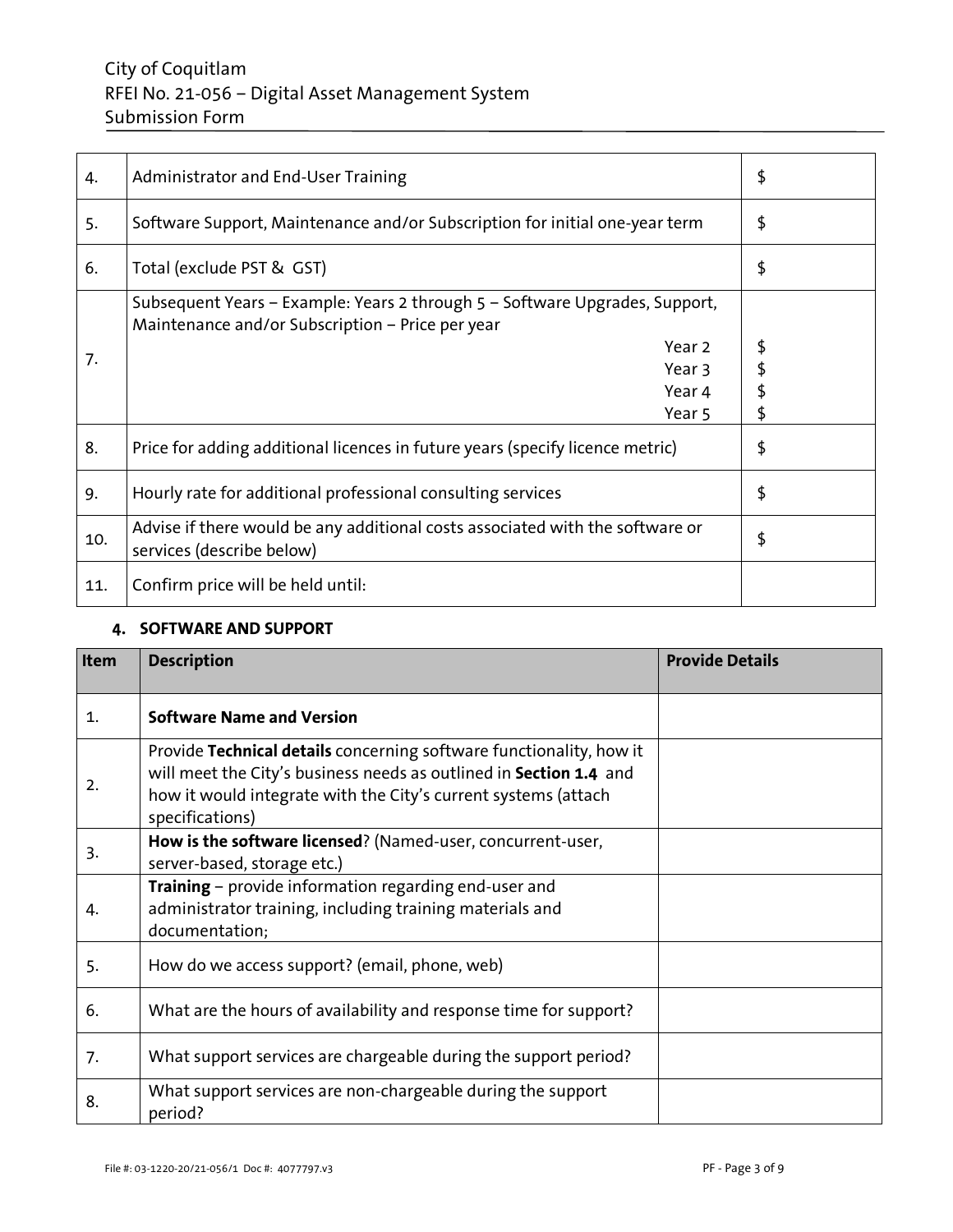| 9.  | Describe the process and frequency for providing upgrades and<br>patches for the software. |  |
|-----|--------------------------------------------------------------------------------------------|--|
|     | How is annual support, maintenance and/or subscription price                               |  |
| 10. | increases determined? (Locked in at purchase, capped at a                                  |  |
|     | percentage, tied to an index such as CPI, etc.)                                            |  |
| 11. | Confirm your company will be able to provide a Privacy Impact                              |  |
|     | Assessment upon request by the City                                                        |  |
|     | Confirm your company is willing to enter into an agreement with                            |  |
| 12. | the City containing our standard privacy, security and records                             |  |
|     | management language - see Appendix A                                                       |  |

# **5. SOFTWARE-AS-A-SERVICE (SAAS) MODEL**

If a hosted or SaaS model is being proposed, please provide the following information.

| Item           | <b>Description</b>                                                                                                                                                                                                                                                                             | <b>Provide Details</b> |
|----------------|------------------------------------------------------------------------------------------------------------------------------------------------------------------------------------------------------------------------------------------------------------------------------------------------|------------------------|
| $\mathbf{1}$ . | Where is the solution and platform, including data backups,<br>hosted (e.g. by respondent or 3rd party)? Please include flows of<br>information in transit and at rest. Note: solutions hosted outside<br>Canada are subject to additional privacy regulations than Canada<br>based solutions. |                        |
| 2.             | How is the data protected?                                                                                                                                                                                                                                                                     |                        |
| 3.             | How is the data backed up?                                                                                                                                                                                                                                                                     |                        |
| 4.             | What controls are in place for intrusion detection, perimeter<br>security, physical security and security patching?                                                                                                                                                                            |                        |
| 5.             | Who has access to the data and why?                                                                                                                                                                                                                                                            |                        |
| 6.             | Do staff outside of Canada have access to the data?                                                                                                                                                                                                                                            |                        |
| 7.             | What policies and procedures are in place to detect, prevent and<br>mitigate the unauthorized access, use or disclosure of personal<br>information?                                                                                                                                            |                        |
| 8.             | Have there been any instances of the unauthorized access, use or<br>disclosure of personal information in the last two years? Please<br>describe.                                                                                                                                              |                        |
| 9.             | How are security incidents and breaches reported internally and<br>to clients?                                                                                                                                                                                                                 |                        |
| 10.            | What is your high-level disaster recovery plan and how is client<br>information protected in such an event?                                                                                                                                                                                    |                        |
| 11.            | Who owns the data collected during and after the services have<br>been terminated, or if the firm goes out of business?                                                                                                                                                                        |                        |
| 12.            | How will the City get its data back in the event the Consultant<br>goes out of business?                                                                                                                                                                                                       |                        |
| 13.            | How are routine reviews of your security and disaster recovery<br>environments undertaken?                                                                                                                                                                                                     |                        |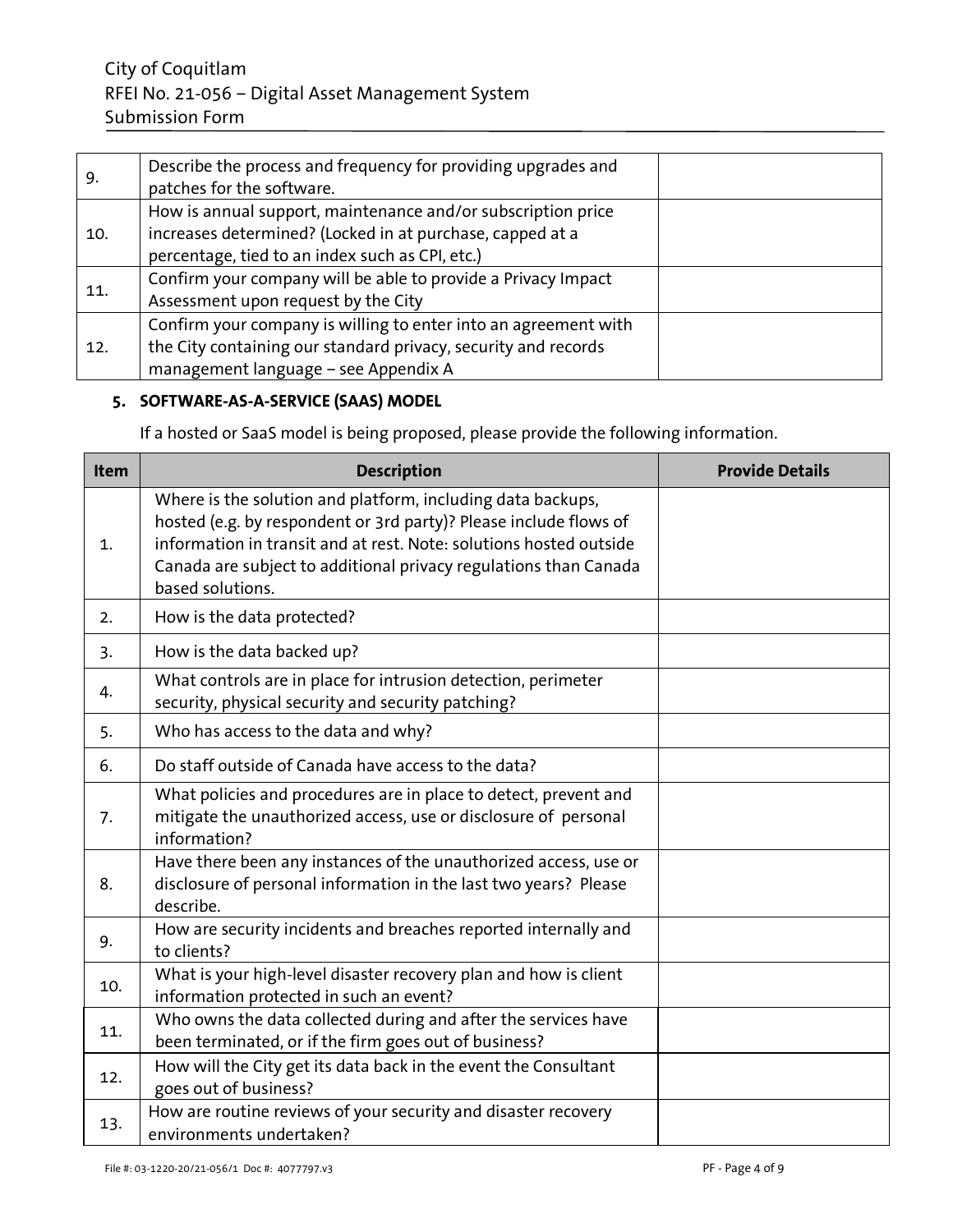| 14. | How is third-party verification of your security and disaster<br>recovery environments undertaken?                                                                                                                            |  |
|-----|-------------------------------------------------------------------------------------------------------------------------------------------------------------------------------------------------------------------------------|--|
| 15. | What is your Service Level Agreement (SLA) and associated terms,<br>including performance and latency targets? (Please attach) If<br>applicable, provide information on recommended infrastructure to<br>reach these targets. |  |
| 16. | Do you share customer data with any third-parties?                                                                                                                                                                            |  |
| 17. | What information is collected from users when they visit your site<br>and why (i.e. IP addresses, device IDs)                                                                                                                 |  |
| 18. | Do you host your own cloud or will you be using another company<br>to provide a hosting solution? If yes, please provide name of said<br>company.                                                                             |  |

# **6. FUNCTIONAL REQUIREMENTS**

|     | <b>Description</b>                                                                                                                                 | <b>Detailed Description of</b><br><b>Functionality</b> | <b>Additional Cost for</b><br><b>Functionality if Applicable</b> |
|-----|----------------------------------------------------------------------------------------------------------------------------------------------------|--------------------------------------------------------|------------------------------------------------------------------|
| 1.  | Capable of scaling to over 2000 users.                                                                                                             |                                                        |                                                                  |
| 2.  | Purging/deletion capabilities                                                                                                                      |                                                        |                                                                  |
| 3.  | Ability to relate digital assets to each<br>other                                                                                                  |                                                        |                                                                  |
| 4.  | Ability to create a hierarchy of files                                                                                                             |                                                        |                                                                  |
| 5.  | Ability to store video, photo, and design<br>file assets                                                                                           |                                                        |                                                                  |
| 6.  | Ability to provide granular security<br>permissions based on user and group.                                                                       |                                                        |                                                                  |
| 7.  | Ability to quickly and easily search assets<br>by content or theme based on tagging of<br>assets or through intelligent search<br>methods          |                                                        |                                                                  |
| 8.  | Ability to integrate either directly or<br>indirectly with the City's OpenText<br>eDOCS Coquitlam Enterprise Document<br>Management System (CEDMS) |                                                        |                                                                  |
| 9.  | Ability to integrate with Quest, the City<br>of Coquitlam Archives Online Search<br>Portal                                                         |                                                        |                                                                  |
| 10. | Ability to enable easy export/transfer of<br>assets and related descriptive and<br>technical metadata                                              |                                                        |                                                                  |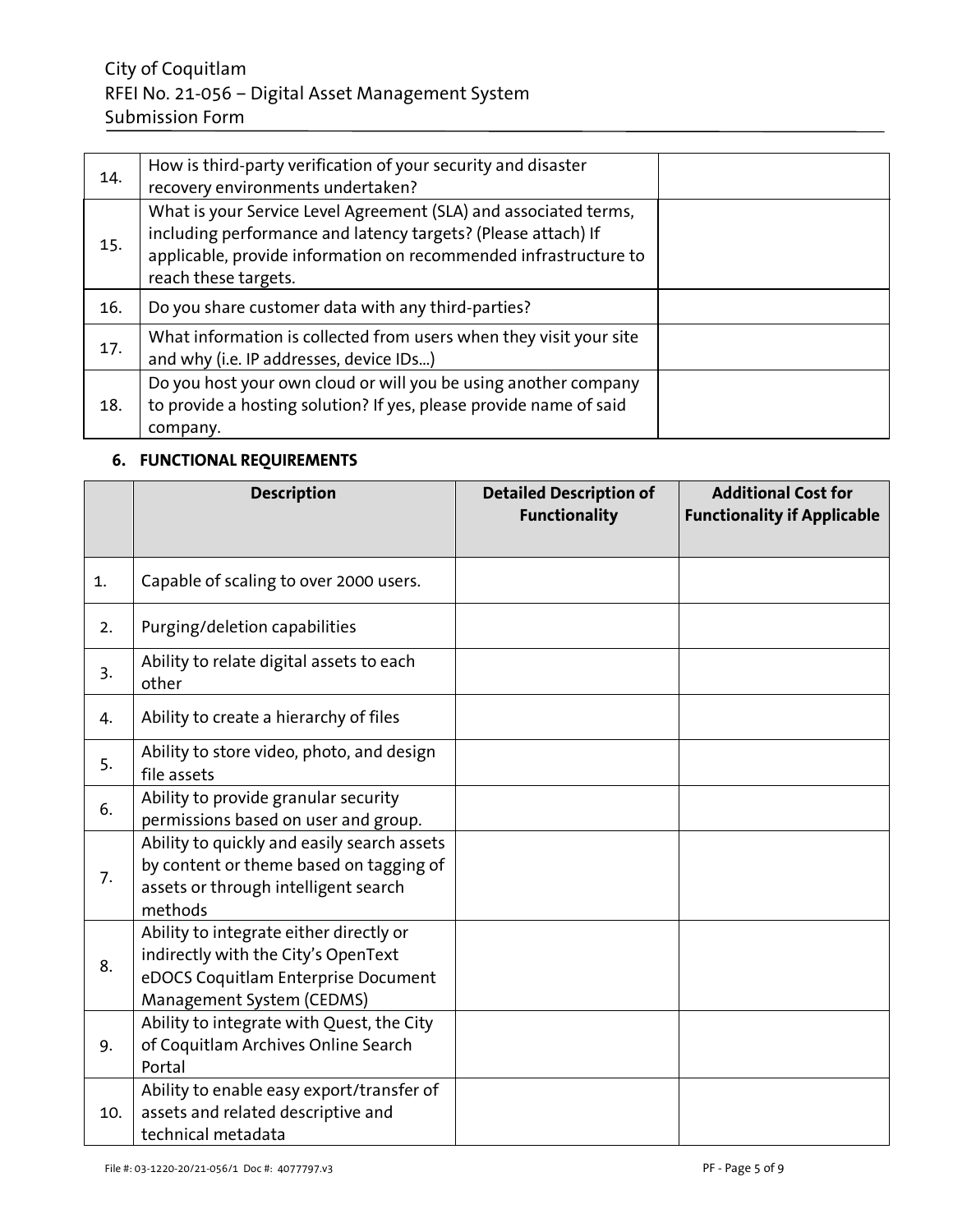# City of Coquitlam RFEI No. 21-056 – Digital Asset Management System Submission Form

| Ability to easily migrate existing assets   |                       |  |
|---------------------------------------------|-----------------------|--|
|                                             |                       |  |
| Ability to apply descriptive metadata (i.e. |                       |  |
| tag/catalogue) assets                       |                       |  |
| Ability to integrate with Active Directory  |                       |  |
| to automate account creation                |                       |  |
| Ability for City staff to manage, track     |                       |  |
| and report on the usage of all assets       |                       |  |
| Ability to provide approval workflows for   |                       |  |
| the creation of digital assets by users     |                       |  |
| Provides self service options for users to  |                       |  |
| locate, access, and use digital assets      |                       |  |
| Ability to purge information from the       |                       |  |
| system either manually or on a retention    |                       |  |
| schedule                                    |                       |  |
| Ability to attach copyright permissions     |                       |  |
| forms to assets.                            |                       |  |
| Ability to integrate with Multi-Factor      |                       |  |
| Authentication and Single Sign-On           |                       |  |
| solutions                                   |                       |  |
| Does your platform allow for customized     |                       |  |
| consent mechanisms? If yes, how is          |                       |  |
| consent tracked and how long are the        |                       |  |
| records maintained?                         |                       |  |
|                                             | to the new DAM system |  |

# **7. METHODOLOGY**

Outline the methodology for a successful software implementation including the integration to the City's current technology. Describe the key deliverables, success factors and acceptance criteria.

# **8. TRAINING**

Provide detailed information for end user and administrator training, including training format, materials, and duration. Training to be provided by supplier. The City's preference is for virtual delivery of training.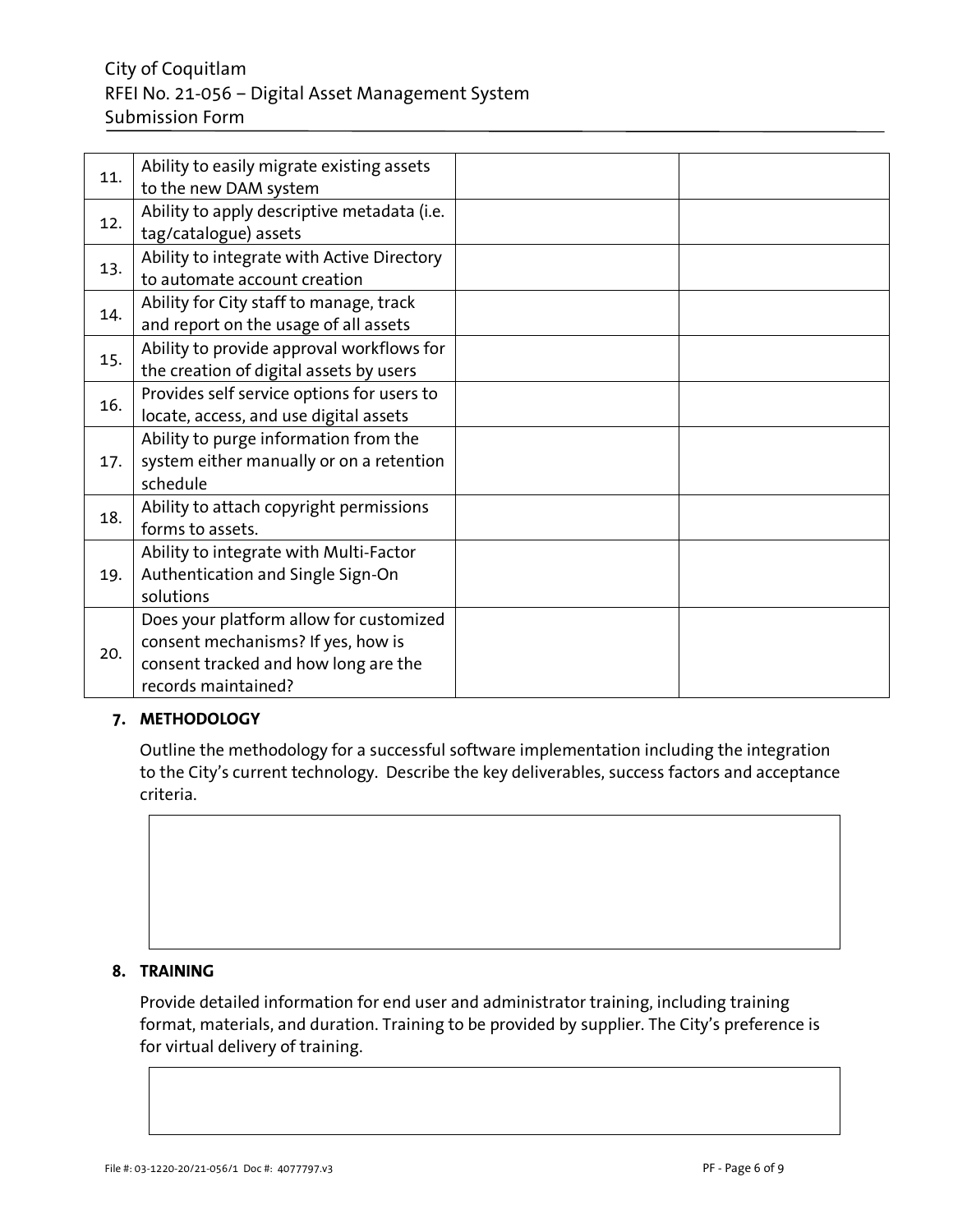### **9. TIMELINES**

Include projected schedules and timeline required to implement the software.

### **10. KEY PERSONNEL**

List key personnel that would be involved in the project.

| <b>Name</b> | <b>Role and</b><br><b>Responsibility</b> | <b>Years with Firm</b> | <b>Qualifications and Experience</b> |
|-------------|------------------------------------------|------------------------|--------------------------------------|
|             |                                          |                        |                                      |
|             |                                          |                        |                                      |
|             |                                          |                        |                                      |
|             |                                          |                        |                                      |

### **11. SUB –CONSULTANTS**

Provide information on the sub-consultants that would be utilized on the project.

| Sub-Consultant | <b>Tasks</b> | <b>Relevant Experience</b> | <b>Oualifications</b> |
|----------------|--------------|----------------------------|-----------------------|
|                |              |                            |                       |
|                |              |                            |                       |
|                |              |                            |                       |

### **12. EXAMPLES OF SUCCESSFUL PROJECTS – RECENT EXPERIENCE AND REFERENCES**

Experience should include recent contracts similar in size, scope and complexity to the City of Coquitlam.

By submitting a response, Respondents authorize the City to verify information provided to confirm client satisfaction and demonstrated success. The City will not discuss or disclose information provided with any Respondent.

| <b>CLIENT</b>                     |  |
|-----------------------------------|--|
| <b>Project Start and End Date</b> |  |
| <b>Approximate Value</b>          |  |
| <b>Reference Contact</b>          |  |
| <b>Telephone / Email</b>          |  |

| <b>CLIENT</b>                     |  |
|-----------------------------------|--|
| <b>Project Start and End Date</b> |  |
| <b>Approximate Value</b>          |  |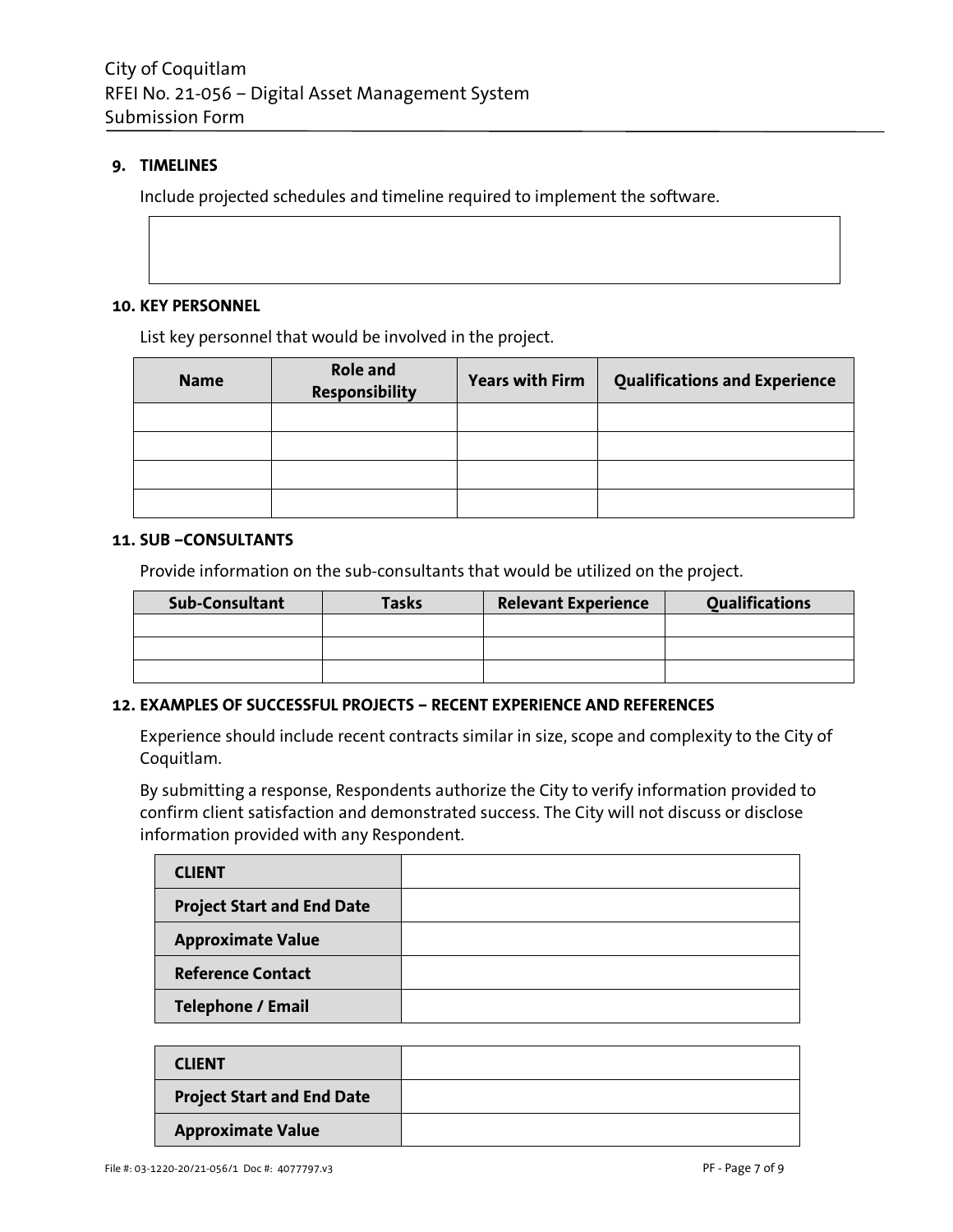| <b>Reference Contact</b>          |  |
|-----------------------------------|--|
| <b>Telephone / Email</b>          |  |
|                                   |  |
| <b>CLIENT</b>                     |  |
| <b>Project Start and End Date</b> |  |
| <b>Approximate Value</b>          |  |
| <b>Reference Contact</b>          |  |
| <b>Telephone / Email</b>          |  |

#### **13. SUSTAINABLE BENEFITS**

Briefly describe your company's social, economic and environmental initiatives, innovations, and practices and how those would benefit the City.

### **14. VALUE ADDED BENEFITS**

What other information is not requested here but which you think the City should consider in evaluating your company?

Provide information on what makes your company innovative, what is your competitive advantage, and what other services your company provides that would assist or be of benefit to the City:

#### **15. CONFLICT OF INTEREST DECLARATION**

Respondents shall disclose any actual or potential conflicts of interest and existing business relationships it may have with the City, its elected or appointed officials and employees:

#### **16. ADDENDA**

We acknowledge receipt of the following addenda related to this RFEI and have incorporated the information received in preparing this submission:

| Addendum | <b>Date Issued</b> |
|----------|--------------------|
|          |                    |
|          |                    |
|          |                    |